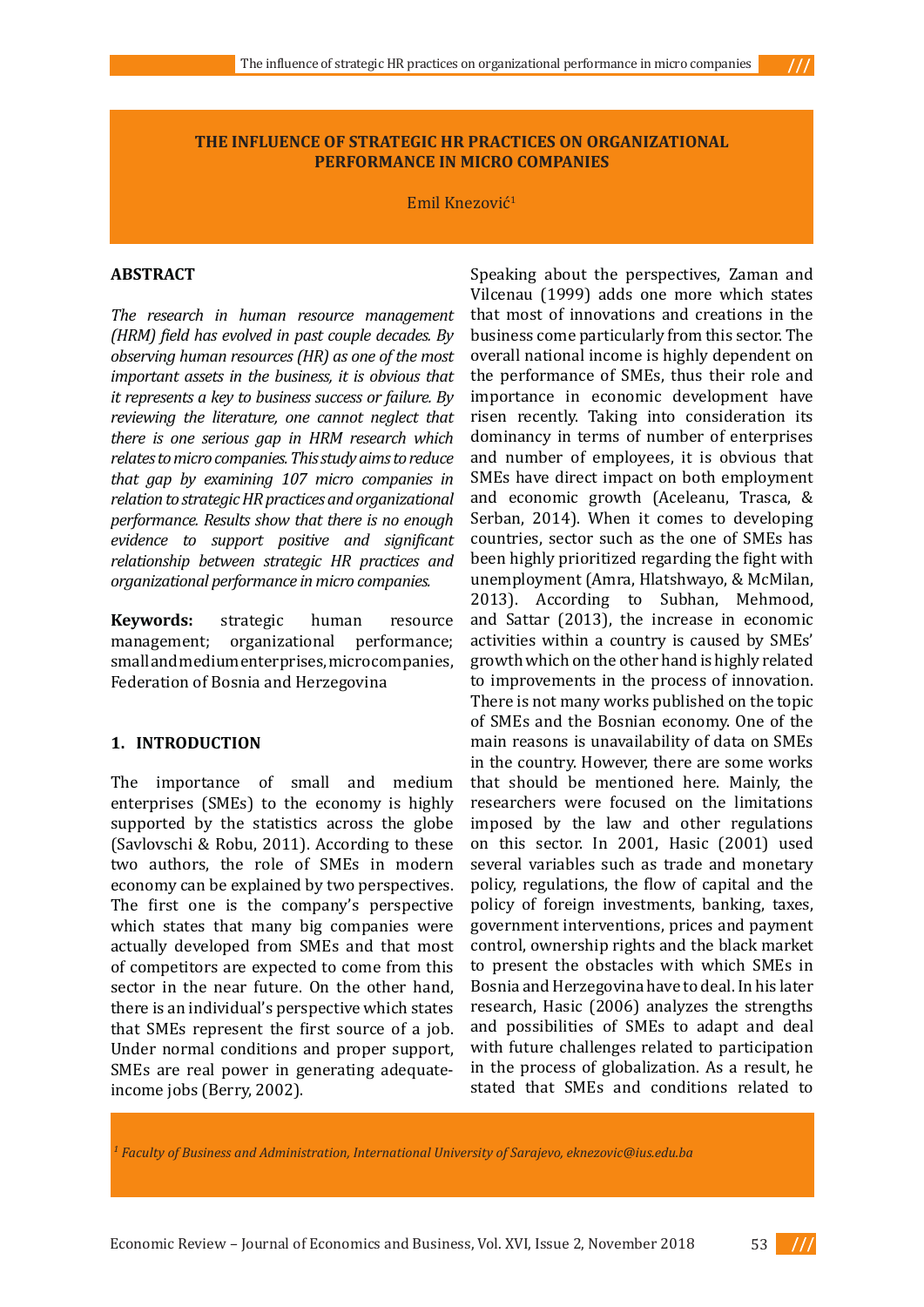them, in Bosnia and Herzegovina, are among the worst out of all economic components of the countries. In 2009, Bosnia and Herzegovina was in its initial stage of entrepreneurship and development of the SMEs sector. Unfortunately, there were no clear objectives and strategies by which SMEs should have impacted the economy and lead the country out of the crisis in that time (Dzafic et al, 2011).

Companies' success and growth are linked to their ability to achieve a competitive advantage over their rivals through distinctive competencies. Obtaining a good competitive position is a challenge for businesses today. The competitive advantage in modern business is highly dependent on human resources (HR) and therefore there is a huge need for companies to create cohesive and effective strategic human resource management (HRM) system. According to Waiganjo, Mukulu, and Kahiri (2012) strategic HRM represents a new pattern for management of Human Resources (HR) in organizations. Poor management is identified as one of the main reasons that lead to the failure of small and medium enterprises. According to Ijose (2010), in order to be recognized as valuable partners, SMEs have to focus themselves on their human resources in terms HR capabilities, adding a value in the value chain, be adopted to the types of industries needed and be understood by management. The question of HR, as sources of competitive advantage in small and medium enterprises, was highlighted by Wright, McMahan, and MacWilliams (1994) where they emphasized the importance for SMEs to identify whether their human resources are creating the competitive advantage in terms of four elements: value, rareness, inimitability and non-substitutability.

The fact that strategic HRM is important in SMEs can be found in the relevant literature. In support of this, Beaver and Hutchings (2005) found out that "SMEs which take a strategic approach to training and development of their human resources will profit not only from a competitive position in their marketplace but that they will also be well placed in order to adjust to changing and often uncertain external influences on the business environment presented to organizations in the 21st century"

(p. 592). Human resources in small companies can be observed from two perspectives. One is described by Singh and Vohra (2005) who state that the main problems of managers in small businesses are "attracting talent, motivating employees, and retaining key employees" (p. 57). Another perspective has been described by Tansky and Heneman (2003) who state that human resources as a source of competitive advantage were mostly analyzed in the setting of big companies in previous period. The focus on SMEs has been a recent trend (Umer, 2012). However, one substantial part of this sector has been neglected in the previous research that was developed around size and age as eliminatory criteria (Cardon & Stevens, 2004). The support for the neglecting of micro companies can be found in the statement made about SMEs which says that there is "homogeneity among smaller firms, e.g., they are informally organized, with correspondingly informal HRM practices" (De Kok & Uhlaner, 2001).

Taking everything into consideration, this study explores the usage of strategic HRM in micro companies. Further it aims to test the relationship between strategic HR practices and organizational performance in micro companies.

### **2. LITERATURE REVIEW**

# **2.1 Definition and importance of micro companies**

The first thing that we can observe is the term that was highly used in the literature. SMEs stand for small and medium companies. It is also true that some definitions contrast these two types to less than 50 and 250 such as in the case of the national Law of Bosnia and Herzegovina (Ministry of Development and Entrepreneurship, 2012).

However, some of the recent studies supported the inclusion of micro companies as separate group in the classification of SMEs. Leegwater and Shaw (2008) dedicated one report to the sector that they called micro, small, and medium enterprises (MSMEs). The similar report was done in Egypt by Creative Associates International (2014). Since these three groups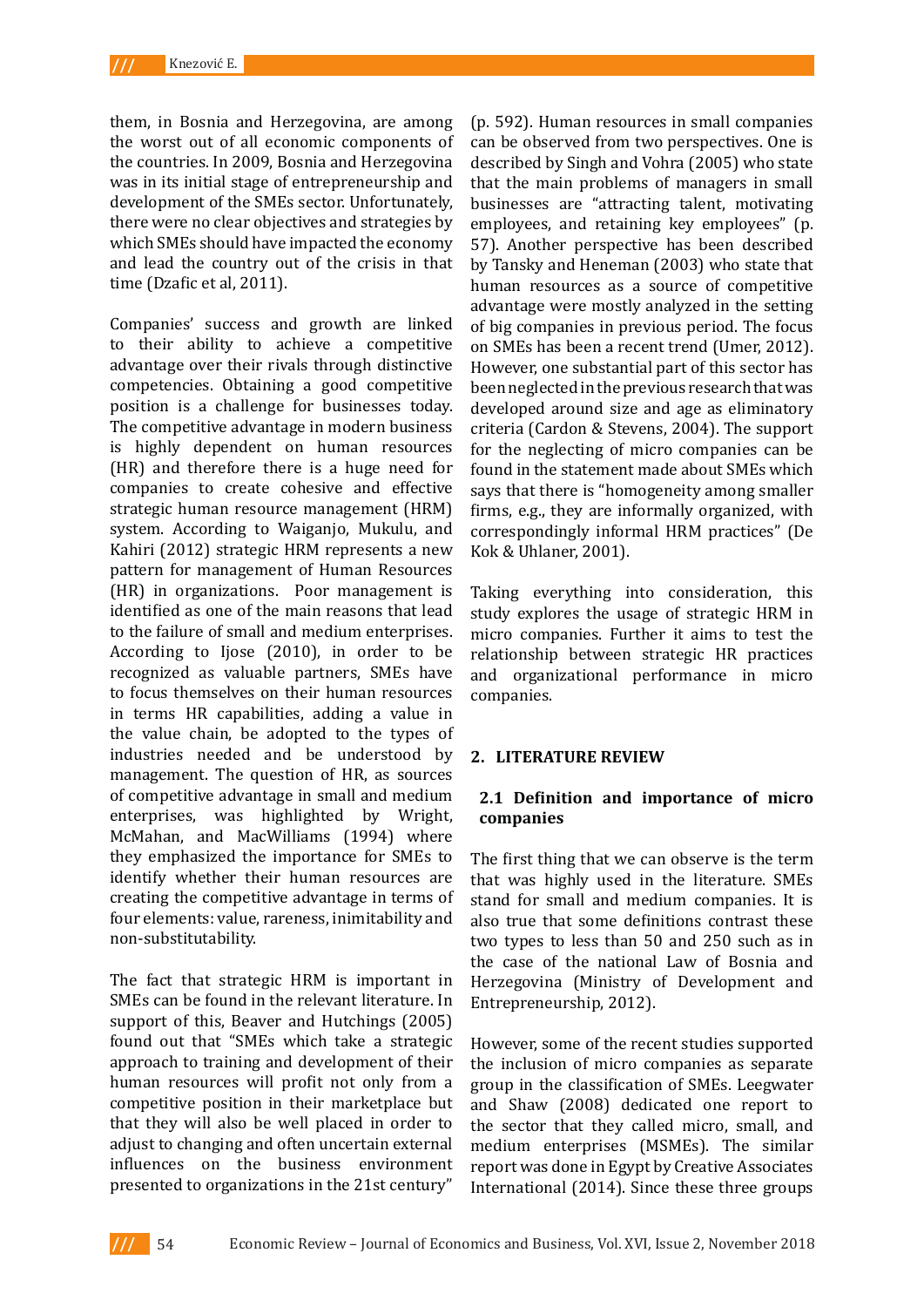of companies are the engine of economy (Wilde, 2011), it is important to contrast among them.

The definition of SMEs varies from country to country, but several criteria used in this classification are highly accepted, such as: number of workers, annual turnover, total

assets, and the degree of independence of company (European Commission, 2015). Guided by these criteria, the Law on the Promotion of Small Business Development of the Federation of Bosnia and Herzegovina proposed the classification of SMEs as shown in Table 1.

Table 1. Federation of Bosnia and Herzegovina Criteria for SMEs (Ministry of Development and Entrepreneurship, 2012)

| <b>Company categories</b> | Assets (mill. Of $\epsilon$ ) | Revenue (mill. Of $\epsilon$ ) | <b>Employees</b> |
|---------------------------|-------------------------------|--------------------------------|------------------|
| Micro                     | 0.20                          | 0.20                           | $1-9$            |
| Small                     | 2.00                          | 2.00                           | 10-49            |
| <b>Medium</b>             | 15.00                         | 20.00                          | 50-250           |

Small businesses have important role in World's development. Small businesses represent large force that contributes to three areas of development: economic, social, and employment (Savlovschi & Robu, 2011). Edminston (2007) supported the importance of smaller businesses where he stated that "economic development experts are abandoning traditional approaches to economic development that rely on recruiting large enterprises with tax breaks, financial incentives, and other inducements" (p. 73). Further, it is important to mention that trend is changing and that during the recent years SMEs started to lose their competitive ground while observing the micro companies' growth. The importance of micro companies is even more noticeable when we observe their share in developing countries. According to Li and Rama (2013), these types of companies represent 80% of manufacturing companies in South and Central America and 90% of manufacturing companies in developing Asian countries, such as: China, Korea, Indonesia, and Taiwan highly contributing to employment in these countries.

# **2.2 Strategic Human Resource Management**

The focus on human resources, as the area where companies may gain their competitive advantage, has increased in the last decade. Today, it is undoubted that productivity, globalization, competitiveness and changes cannot be achieved without the accurate and comprehensive understanding of human resources. Human beings are no longer a marginal organizational resource, but rather a significant source of the new value (Dzubur, 2003).

The main strength of the organization is people and that is why it is so important for organizations to choose the right people and to manage them in the best possible way. For companies, it is important to observe their human resources as individuals with their own needs, wants, desires and ways of motivation. Organizations should think out of the box in order to exploit the information they have and to direct their people toward the organizational goals (Dzubur, 2003). According to Sladovljev, Sisara, and Boban (2007), human capital plays an important role in the implementation of business strategy. In this context, they identify the external strategy as a means of competition and internal strategy as a way of developing, engaging, directing, motivating and controlling the internal resources.

According to Siber (1999), the modern management of human resources has four meanings which are scientific discipline, managerial function, special operations function and specific philosophy of management. Armstrong (2006, p. 3) defines Human Resource Management as a "strategic and coherent approach to the management of the organization's most valued assets – the people working there who individually and collectively contribute to the achievement of its objectives". Desler (2012) describes this managerial function as the process of acquiring, training, appraising and compensating employees. Besides that, it is out of the crucial importance to manage their

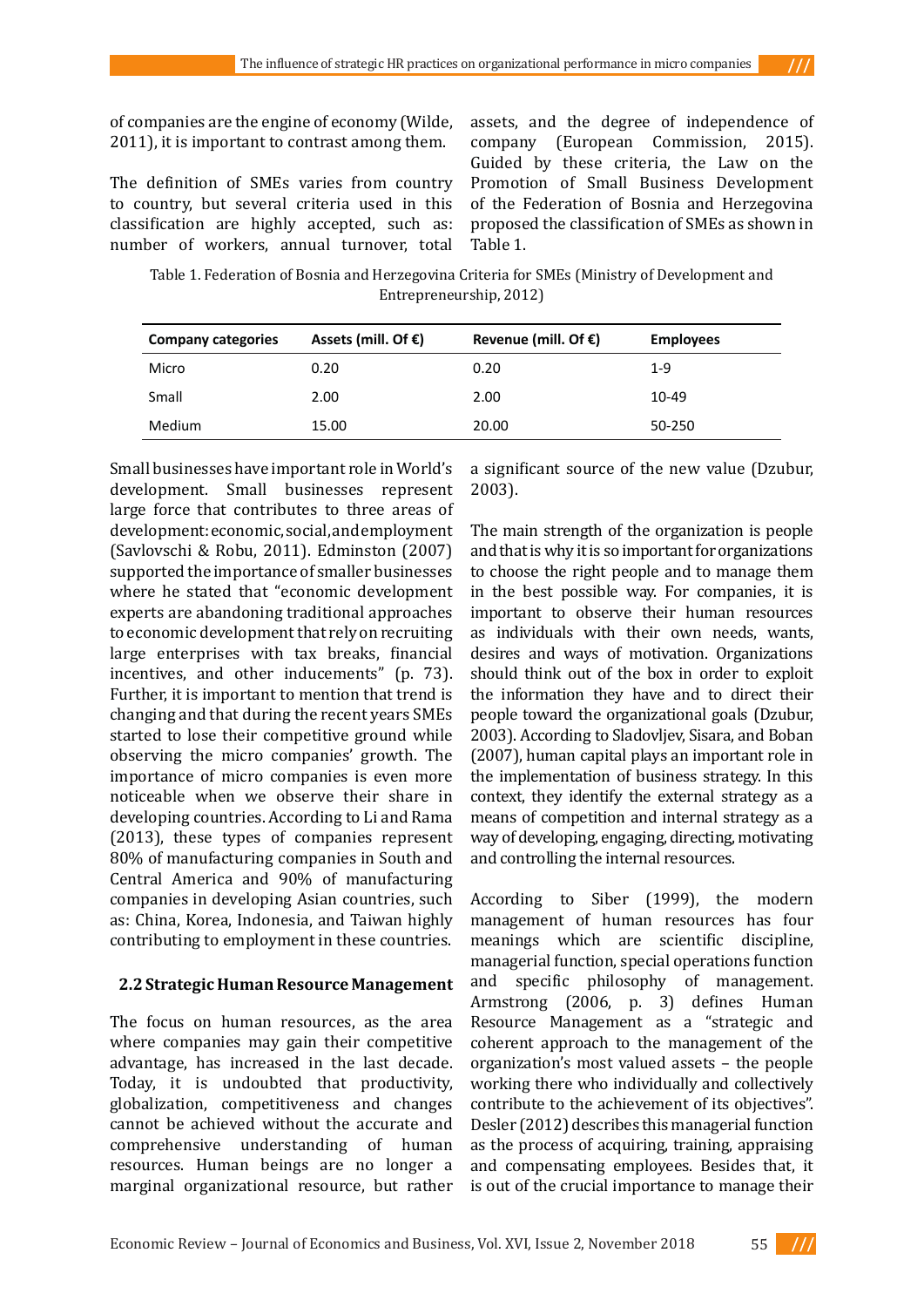labor relations, health and safety and fairness concerns. Therefore, organizations constantly invest in education, employ quality staff, evaluate performance and improve workforce in order to maintain and increase the value of their intellectual capital. They emphasized the importance of it and acknowledge that it is the factor that is hardly replaceable and almost impossible to copy since each human capital is customized for the purposes of the organization. Today companies are competing in the market on the basis of human capital (Sladovljev, Sisara & Boban, 2007).

In order to be able to respond to constant changes in the environment, it is crucial for HR managers to take a strategic approach to their job by aligning their strategies with the organizational one. This is a relatively new phenomenon that is related to a transformation in HRM field (Caliskan, 2010). Bratton (2003, p.37), defines strategic human resource management (SHRM) as "the process of linking the human resource function with the strategic objectives of the organization in order to improve performance". According to Fottler (2010), SHRM is a comprehensive process that deals with acquiring, developing, and maintain a qualified workforce. In simple words, HRM represents and operative function, while SHRM is the strategic one. Companies are aware of human resources as the most important asset of organization (Barney, 1991), and therefore they acknowledge that by implementing effective policies and practices they are going to improve their organizational performance. Numerous studies support a positive relationship between strategic HR practices and organizational performance at different levels (Arthur, 1994; MacDuffie, 1995; Huselid, 1995; Delery & Doty, 1996, Guest, Michie, Sheenan, & Conway; 2003, Akhtar, Ding, & Ge, 2008; Ngo, Lau, & Foley, 2008; Mitchell, Obeidat, & Bray, 2013).

# **2.3 Strategic human resource management in micro companies**

The focus of HRM research was primarily on big companies. The trend shifted in 21<sup>st</sup> century and more importance was given to the sector of small and medium enterprises due to their importance in national economies. However, researchers (Chang & Huang, 2005; Katou, 2011; Khan & Khan, 2012; Moidenkutty, Al-Lamki, & Murthy, 2010; Sels et al. 2003) were warning that one

important part of this sector, which is micro companies, was avoided in HRM research.

Even though human capital was perceived as one of critical factors to business success in new and small companies the research in this field is comparatively new (Cardon & Stevens, 2004). Taking this into consideration, several researchers explored the usage of HRM in micro companies. On the one hand, Kahando, Ng'ang's, & Kyalo (2014) argued that informal and unwritten practices characterize HRM in micro companies while, on the other hand, Hashim and Ismail (2011) found existence of formal strategic HR practices in micro companies. However, both works showed the positive and significant relationship between strategic HR practices and some aspects of organizational performance. Comparing the two types of companies (small and micro), Parilla (2013) concluded that small business tend to have more formal management practices than micro companies. This perception has been highly accepted in many areas of research when it comes to small sized businesses. In a comparative study conducted in Australia, that has smaller criteria for companies in terms of employees (<20), Barrett and Mayson (2007) showed that small companies with growth oriented strategy are using formal strategic HR practices more than those with non-growing aspiration. Mattare, Shan, and Monahan (2013) found that sales influenced several strategic HR practices. However, they did not examine reverse causality in their study that was conducted in the State of Maryland. In their study, Vettriselvan, Sathya, and Balakrishnan (2014) emphasized the key role of human effort in reaching the organizational goals even in small sized companies. Rauch and Frese (2000) showed that several strategic HR practices such as training, employee participation, goal communication, and support for personal initiative were the positive influencers on performance of small companies and that strategic HR practices were more effective in the presence of higher human capital. Grigore (2008) found that HRM intensity had positive influence on several dimensions of performance in small companies.

Taking everything into consideration, the following hypothesis has been made:

H1: *There is a positive and significant relationship between strategic HR practices and organizational performance in micro companies.*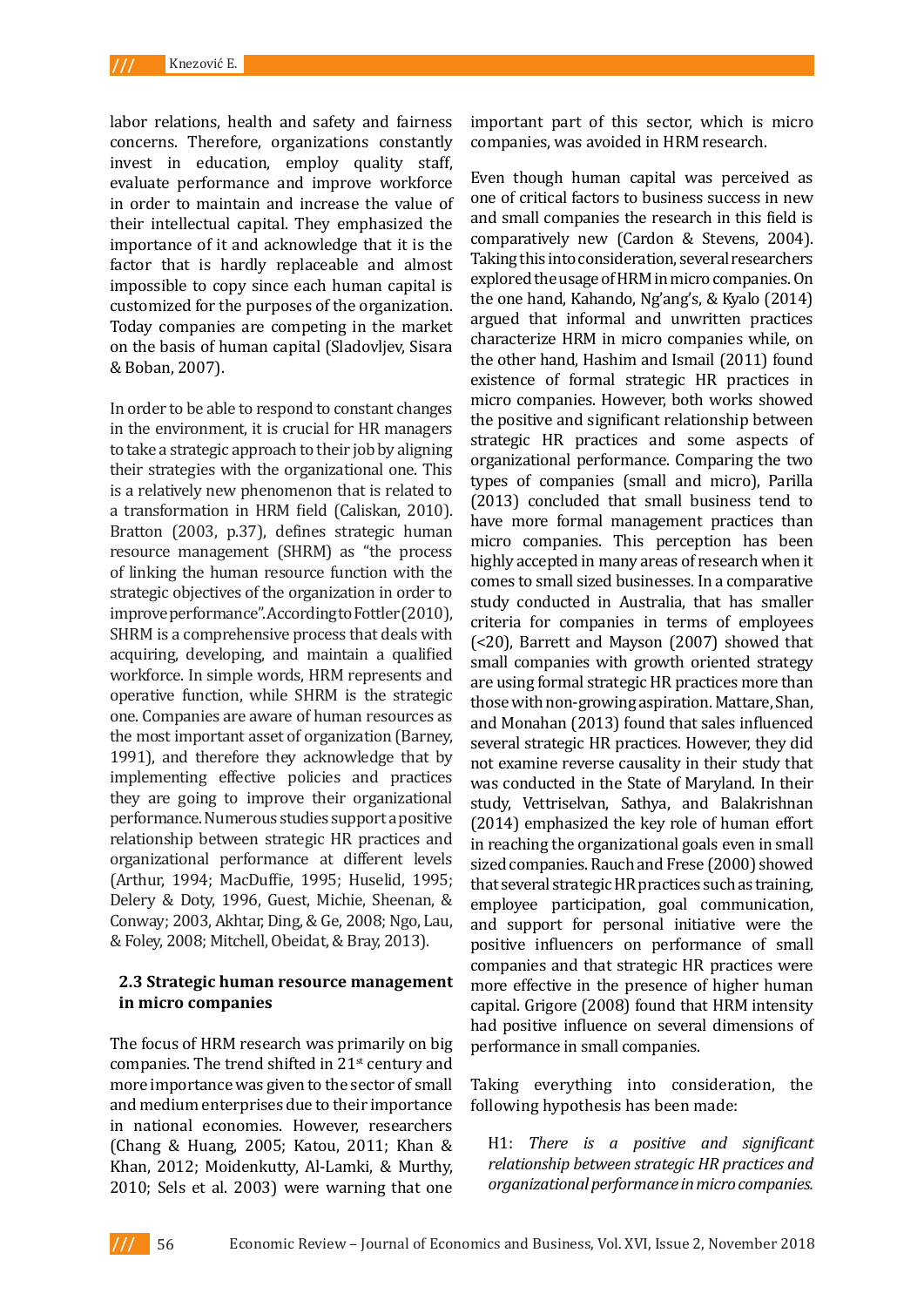# **3. METHODOLOGY**

This study aims to test the theory of relationship and influence of universal set of HRM practices on organizational performance in micro companies by using universal approach. According to Gooderham, Pary, and Ringdal (2008), this approach is defined as a model where there are pre-determined HR practices that are expected to work in organizations no matter the contingency factors employed. Due to the lack of such research in micro companies, the primary data was collected through cross sectional survey method where questionnaires were sent to companies in the Federation of Bosnia and Herzegovina. For the purpose of this study, the non-probability convenient sampling method has been used since there no public database of micro companies was available at that time.

The questionnaire was created by adapting two questionnaires. The part for strategic HR practices was adapted from Delery and Doty (1996) work, while the part for business performance was adapted from Dyer and Reeves (1995) work. Questions related to the set of HR practices were

based on a 7-point Likert Scale. The set was measured by several HR practices, namely: career development, training, performance appraisal, job security, employee participation, job descriptions, and profit sharing. On the other hand, business performance question were based on 5-point Likert scale and it was measured from three dimensions: financial outcomes, organizational outcomes, and HRM outcomes. In order to control for some effects, several control variables were used such as: size, age, and market competition.

The collected data was analyzed in two stages. The first stage was based on some preliminary statistics such as reliability, descriptive statistics, and correlation while the second stage was used to test hypothesis through hierarchical regression.

### **4. RESULTS**

The results section starts with Table 2 that shows characteristics of respondents consisted of 107 micro companies in the Federation of Bosnia and Herzegovina.

| Table 2. Profile of Respondents |           |         |
|---------------------------------|-----------|---------|
| Category                        | Frequency | Percent |
| Years of operation              |           |         |
| $3 - 5$                         | 7         | 6.5     |
| $6 - 10$                        | 74        | 69.2    |
| Over 10                         | 26        | 24.3    |
| Industry                        |           |         |
| Manufacturing                   | 9         | 8.4     |
| Service                         | 74        | 69.2    |
| Trade                           | 22        | 20.6    |
| Other                           | 2         | 1.9     |
| <b>Founder manager</b>          | 85        | 79.4    |
| <b>Gender of manager</b>        |           |         |
| Male                            | 85        | 79.4    |
| Female                          | 22        | 20.6    |
| <b>Education of manager</b>     |           |         |
| High school                     | 34        | 31.8    |
| Bachelor                        | 42        | 39.3    |
| Master                          | 28        | 26.2    |
| Ph.D.                           | 3         | 2.8     |
| HR staff employed               | 8         | 7.5     |

*Note. N = 107.* 

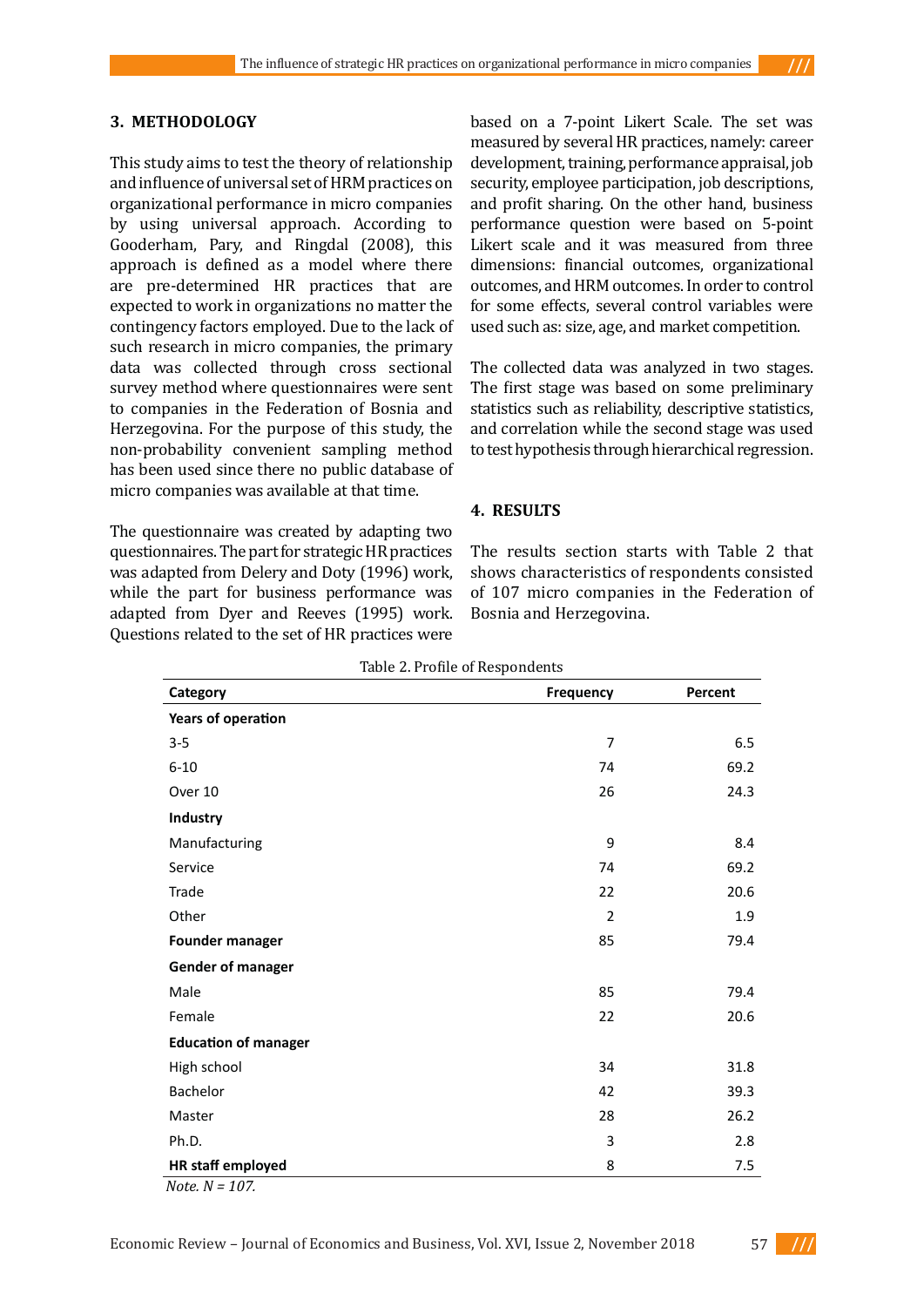From the table above, we may see that most of the companies are in the business for more than five years. This means that they have already passed the critical years after their initial establishment. The dominant sector in this particular sample is the service sector. This comes as the result that micro companies are more "soft" oriented companies and due to their limitations in terms of employees and finance, they are more suited to work in service or trade industry. When it

comes to owners of companies, there are several interesting facts that come to the focus, such as: the most of companies are managed by their initial founders, there is a gender disparity, and managers tend to be high educated. Finally, as it could be expected, only few companies have formally employed staff for HR matters.

Tables 3 and 4 show the reliability coefficient for variables used in this research.

| <b>Variables</b>       | Cronbach's alpha | <b>Number of items</b> |
|------------------------|------------------|------------------------|
| Career Development     | .68              | 3                      |
| <b>Training</b>        | .86              | 4                      |
| Performance appraisal  | .89              | 2                      |
| Job security           | .65              | 3                      |
| Employee participation | .75              | 4                      |
| Job description        | .60              | 4                      |
| Profit sharing         |                  | 1                      |
| <b>Total</b>           | .88              | 21                     |

Table 3. Reliability Scale for Strategic HR Practices

 *Note. N = 107.* 

Table 4. Reliability Scale for Organizational Performance

| <b>Variables</b>       | Cronbach's alpha | <b>Number of items</b> |
|------------------------|------------------|------------------------|
| Financial outcome      | .92              | ર                      |
| Organizational outcome | .76              | 4                      |
| HRM outcome            | .84              | 4                      |
|                        |                  |                        |

 *Note. N = 107*

A reliability test shows moderate to high reliability of measures. Even if the common threshold for the values is 0.7, in some case the lower values can also be accepted, especially in exploratory research (Hair et al., 2006). Further,

the original authors of the set (Delery & Doty, 1996) reported the Cronbach's alpha above 0.6. Descriptive results and correlation coefficients among the variables are presented in Table 5.

|  | Table 5. Descriptive Statistics and Correlation Matrix |  |  |  |  |  |
|--|--------------------------------------------------------|--|--|--|--|--|
|--|--------------------------------------------------------|--|--|--|--|--|

|    |                                | М   | <b>SD</b> | 1                        | $\overline{2}$ | 3       | 4        | 5.       | 6        | 7       | 8        | 9       | 10 |
|----|--------------------------------|-----|-----------|--------------------------|----------------|---------|----------|----------|----------|---------|----------|---------|----|
| 1  | <b>Financial outcomes</b>      | 3.2 | 1.0       | $\overline{\phantom{a}}$ |                |         |          |          |          |         |          |         |    |
| 2  | <b>Organizational outcomes</b> | 4.0 | 0.7       | $.57***$                 |                |         |          |          |          |         |          |         |    |
| 3  | <b>HRM outcomes</b>            | 4.0 | 0.8       | $.53***$                 | $.73***$       | ä,      |          |          |          |         |          |         |    |
| 4  | <b>Career development</b>      | 4.8 | 1.3       | $.20^*$                  | $.27**$        | $.34**$ |          |          |          |         |          |         |    |
| 5  | <b>Training</b>                | 5.0 | 1.5       | .19                      | $.28**$        | $.29**$ | $.58***$ |          |          |         |          |         |    |
| 6  | Performance appraisal          |     | $5.5$ 1.5 | $-.11$                   | .07            | .14     | $.47***$ | $.45***$ |          |         |          |         |    |
| 7  | Job security                   | 5.1 | 1.4       | $.24**$                  | .10            | $.20*$  | $.33***$ | $.19*$   | $.30**$  | 1.00    |          |         |    |
| 8  | <b>Employee participation</b>  | 5.7 | 1.0       | .04                      | .05            | .01     | $.35***$ | $.38**$  | $.30**$  | $.39**$ | ٠        |         |    |
| 9  | Job descriptions               | 5.4 | 1.1       | .17                      | .16            | .15     | $.43***$ | $.32**$  | $.28***$ | $.32**$ | $.53***$ |         |    |
| 10 | <b>Profit sharing</b>          |     | $4.2$ 2.2 | .14                      | .16            | .11     | $.35***$ | $.36**$  | $.29**$  | .05     | .13      | $.28**$ |    |

 *Note. N = 107. \*p < .05; \*\*p < .01*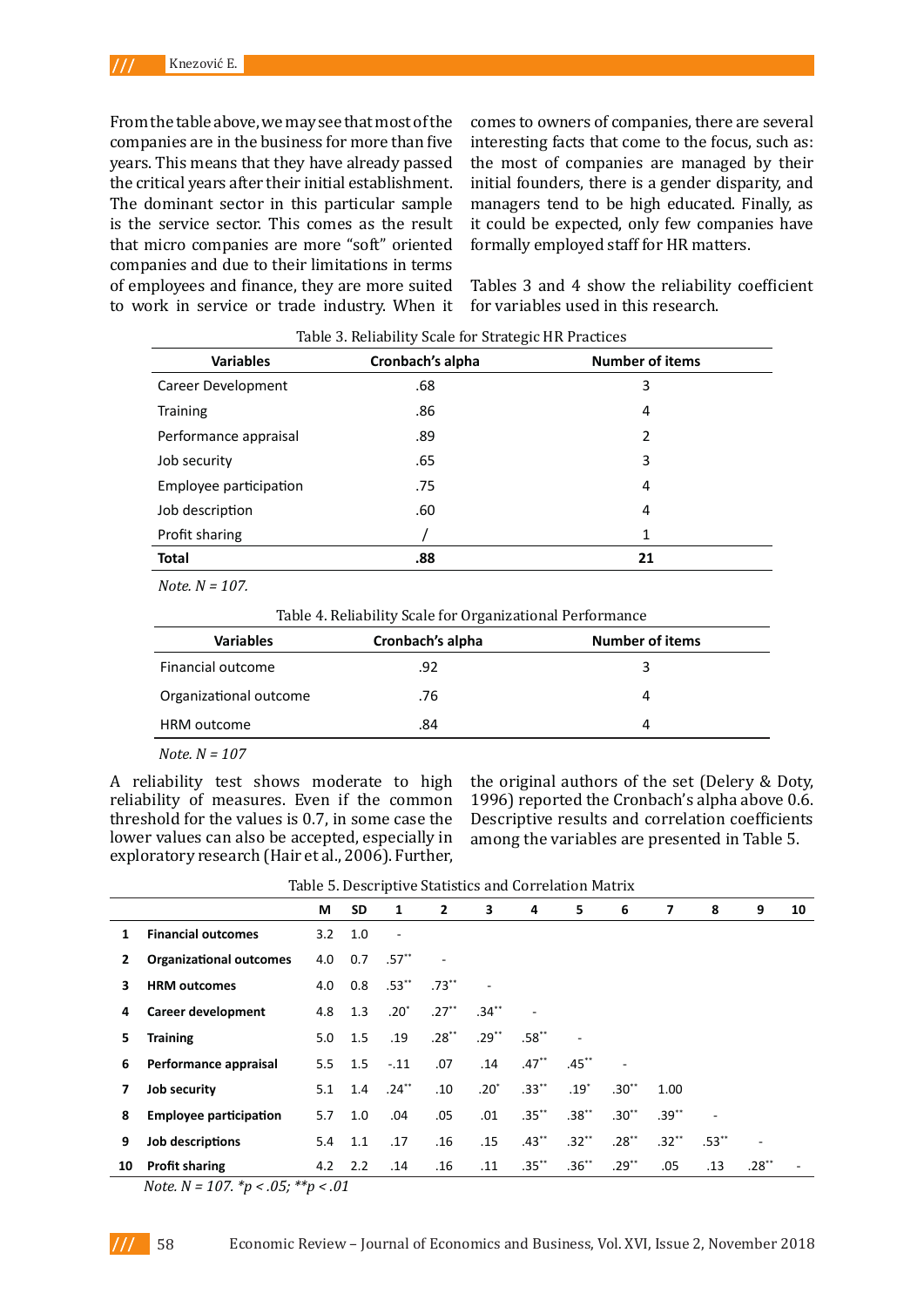The table 5 shows two important things: descriptive statistics on strategic HR practices and business performance and the correlation among them. Regarding the descriptive statistics, we may observe that all strategic HR practices obtained relatively high mean scores (greater than 50%). Looking individually, the highest score was for employee participation (5.7) while the lowest was for profit sharing (4.2). On the other hand, when it comes to business performance indicators we may observe that organizational outcomes and HRM outcomes had mean score (M=4.0) higher than financial outcomes (3.2).

By observing the correlation matrix we may see that when it comes to strategic HR practices correlation coefficients are mostly statistically significant except in the case of profit sharing

that has insignificant correlation with job security and employee participation. The correlation is moderate in five cases and weak in the rest. On the other hand, the correlation among business performance indicators is statistically significant. When it comes to financial outcomes, the correlation, in both cases, was moderate. The strong correlation is present between organizational outcomes and HRM outcomes.

In addition, the individual correlation between strategic HR practices and indicators of business performance is weak and statistically significant only in some cases of career development which gives some support for the main hypothesis. To test the main hypothesis, the author used hierarchical regression. The results of it are shown in Table 6.

|                               |                              |              | ັ      |                            |                        |              |
|-------------------------------|------------------------------|--------------|--------|----------------------------|------------------------|--------------|
| Independent/Dependent         | <b>Financial</b><br>outcomes |              |        | Organizational<br>outcomes | <b>HRM</b><br>outcomes |              |
|                               | ß                            | $\Delta R^2$ | ß      | $\Delta R^2$               | ß                      | $\Delta R^2$ |
| <b>Control variables</b>      |                              | $.16*$       |        | $.17***$                   |                        | $.15*$       |
| <b>Strategic HR practices</b> |                              | $.15***$     |        | .08                        |                        | $.14*$       |
| Career development            | .07                          |              | .08    |                            | $.18*$                 |              |
| <b>Training</b>               | .14                          |              | .10    |                            | .10                    |              |
| Performance appraisal         | $-23**$                      |              | $-.05$ |                            | $-.05$                 |              |
| Job security                  | $.18*$                       |              | .01    |                            | .06                    |              |
| Employee participation        | $-.10$                       |              | $-.07$ |                            | $-.14$                 |              |
| Job descriptions              | .08                          |              | .05    |                            | .04                    |              |
| Profit sharing                | .03                          |              | .00    |                            | $-.02$                 |              |
| <b>Full model</b>             |                              | $.31**$      |        | $.25*$                     |                        | .29**        |

Table 6. Hierarchical Regression

 *Note. N = 107. \*p < .05; \*\*p < .01*

In the presence of control variables (age, size, founder as manager, industry, and market competition), a set of the best strategic HR practices was entered simultaneously and showed mixed results. Strategic HR practices explained additional 15% of the variance in financial outcomes (**ΔF=3.08, ΔR<sup>2</sup>=.15, p<.01**). The overall model was also statistically significant. However, the individual relationship between performance appraisal and financial outcomes was negative. In this case, there was no support for Hypothesis 1-1. Further, the presence of strategic HR practices was statistically insignificant in the case of organizational outcomes. Therefore, the

Hypothesis 1-2 was not supported. On the other hand, strategic HR practices explained 14% of variance in HRM outcomes (**ΔF=2.5, ΔR<sup>2</sup>=.14, p<.05**) which gave us support for Hypothesis 1-3.

# **5. CONCLUSION**

This study has identified that there is a need for HRM research in micro companies due to their contribution to the economy. In modern business, one of the most important assets is human capital and therefore the gap that is created by neglecting micro companies has opened some questions.

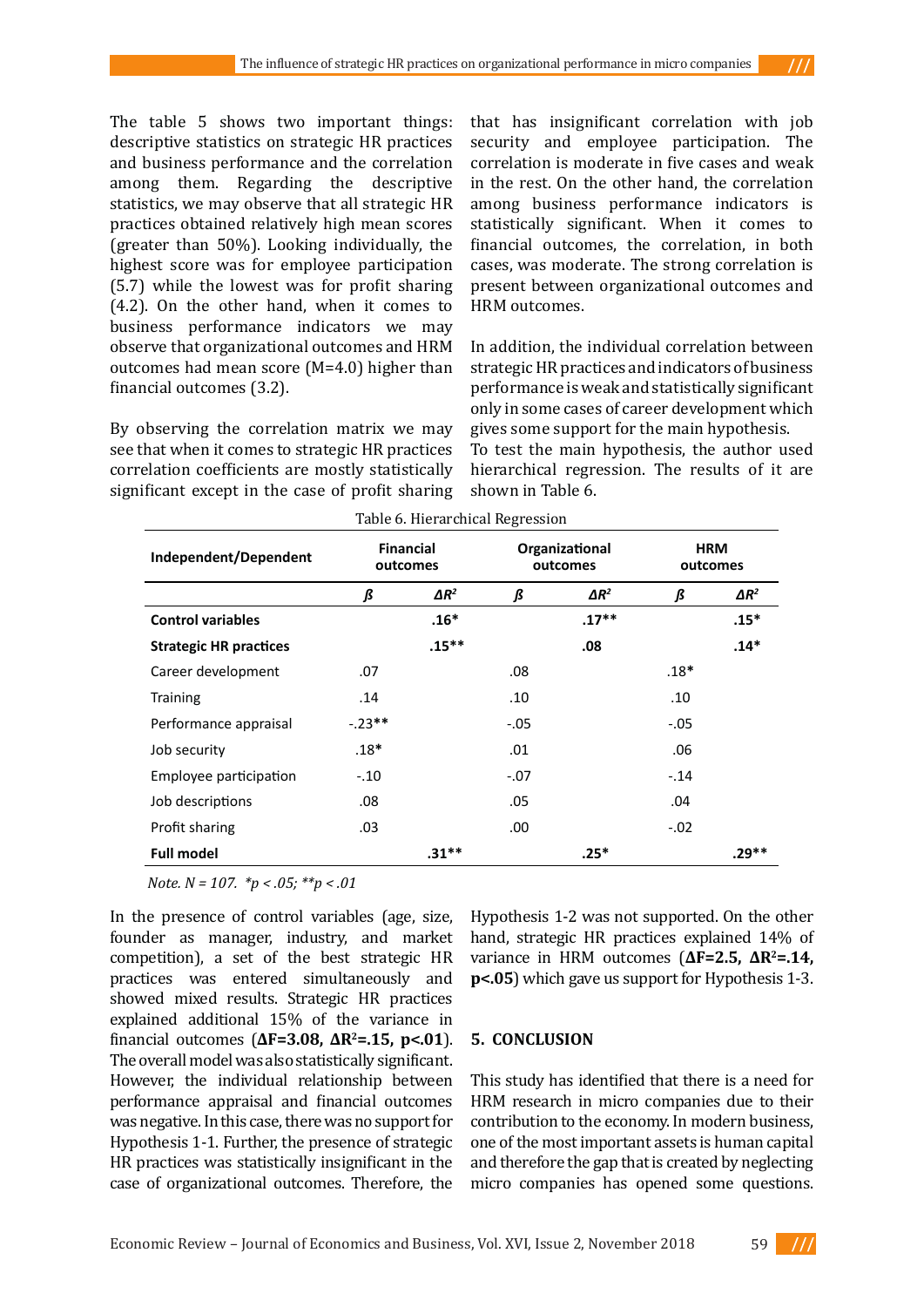However, due to the growing importance of this type of companies, several recent publications called for or tested the possibility of inclusion of micro companies in HRM research (Baron, 2003; Vettriselvan, Sathya, & Balakrishnan, 2014).

The hypothesis tested in this research was regarding universal application of strategic HR practices in micro companies and its influence on organizational performance. The results obtained (See Table 6) showed that there is no enough evidence to support the inclusion of micro companies in HRM research which is in agreement with most of studies conducted in smaller companies.

The study faced several limitations. First, there is no public database on micro companies in the area where the research took place. The database that was available was out of date resulting with companies being out of business. Because of that, the convenience sampling method was applied which limited the possibility of generalization of results. Cross sectional survey represents another limitation since it collects the data at one point of time. The sample of the study is relatively small but this was another consequence of unavailability of public database. Finally, a multi industry approach limits this research study to more concrete discussion that includes specific industry characteristics.

This study sets ground for one important question for further research. The set of strategic HR practices used in this research were originally created for companies with larger number of employees. One of the possible reasons why the application of this particular set did not show supporting evidence could be due to specificity and characteristics of micro companies (Barber, Wesson, Roberson, & Taylor, 1999; Van De Woestyne, Dewettinck, & Van Bruystegem, 2010). If a particular set works in large or even in small and medium enterprises it does not mean that it will work in micro companies. Due to their different nature, the special intention should be given to the development of appropriate set of strategic HR practices that could influence organizational performance in micro companies. Longitudinal approach is also a possibility in future and it is also desirable due to specific characteristics of micro companies and avoidance of possible reverse causality.

#### **6. REFERENCES**

- 1. Aceleanu, M. I., Trasca, D. L., & Serban, A. C. (2014). The role of small and medium enterprises in improving employment and in the post-crisis resumption of economic growth in Romania. *Theoretical and Applied Economics, 21*(1), 87-102.
- 2. Akhtar, S., Ding, D. Z., & Ge, G. L. (2008). Strategic HRM practices and their impact on company performance in Chinese enterprises. *Human Resource Management, 47*(1), 15-32.
- 3. Amra, R., Hlatshwayo, A. & McMilan, L. (2013). *SMME Employment in South Africa*. Paper presented at the Biennial Conference of the Economic Society of South Africa, Bloemfontein.
- 4. Armstrong, M. (2006). *Strategic Human Resource Management.* Kogan Page: London and Philadelphia.
- 5. Arthur, J. B. (1994). Effects of human resource systems on manufacturing performance and turnover. *Academy of Management Journal, 37*(3), 670-687
- 6. Barber, A. E., Wesson, M. J., Roberson, Q. M., & Taylor, M. S. (1999). A tale of two job markets: Organizational size and its effects on hiring practices and job search behavior. *Personnel Psychology, 52*(4), 841–867.
- 7. Barney, J. (1991). Firm resources and sustained competitive advantage. *Journal of Management, 17*(1), 99-120.
- 8. Baron, R. A. (2003). Human resource management and entrepreneurship: Some reciprocal benefits of closer links. *Human Resource Management Review, 13*(2), 253-256.
- 9. Barrett, R. & Mayson, S. E. (2007). Human Resource Management in Growing Small Firms. *Journal of Small Business and Enterprise Development, 14*(2), 307-320.
- 10. Beaver, G. & Hutchings, K. (2005). Training and developing an age diverse workforce in small and medium enterprises: The need for a strategic approach. *Education and Training, 47*(8/9), 592-604.
- 11. Berry, A. (2002). The Role of the Small and Medium Enterprise Sector in Latin America and Similar Developing Economies. *Seton Hall Journal of Diplomacy and International Relation*s, *3*(1), 104-119.
- 12. Bratton, J. (2003). Strategic Human Resource Management. In J. Bratton & J. Gold (Eds.), *Human resource management: Theory and practice* (pp. 37-71). Houndmills, Basingstoke, Hampshire; New York : Palgrave Macmilan.
- 13. Caliskan, E. N. (2010). The impact of strategic human resource management on

 $III$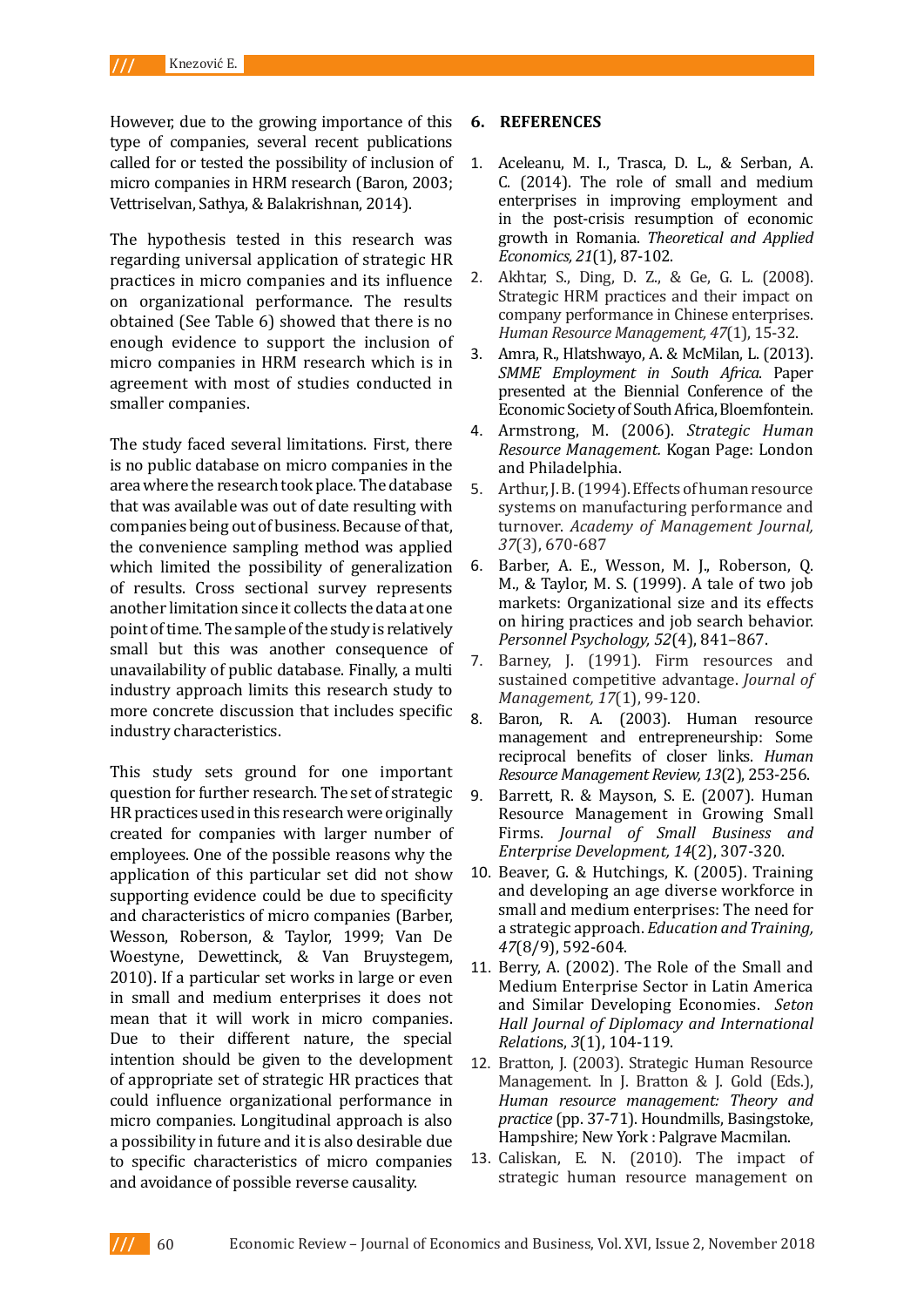organizational performance. *Journal of Naval Science and Engineering, 6*(2), 100-116.

- 14. Cardon, M. S. & Stevens, C. E. (2004). Managing human resources in small organizations: What do we know? *Human Resource Management Review, 14*(3), 295-323.
- 15. Chang, W. J. & Huang, T. C. (2005). Relationship between strategic human resource management and firm performance. *International Journal of Manpower, 26*(5), 434-449.
- 16. Creative Associates International (2014). *Micro, Small and Medium Enterprises in Egypt. Cairo: Accelerate Consulting and Development.* Retrieved from http://www. creativeassociatesinternational.com/wpcontent/uploads/2003/01/Micro Small and-Medium\_Enterprises\_in\_Egypt.pdf
- 17. De Kok, J. & Uhlaner, L. M. (2001). Organization Context and Human Resource Management in the Small Firm. *Small Business Economics, 17*(4), 273-291.
- 18. Delery, J. E. & Doty, D. H. (1996). Modes of theorizing in strategic human resource<br>management: Tests of universalistic. universalistic. contingency, and configurational performance predictions. *Academy of Management Journal,*
- *39*(4), 802-835.<br>**19.** Desler, G. 19. Desler, G. (2012). *Human Resource Management.* Uppersaddle River, N.J.: Pearson Prentice Hall.
- 20. Dyer, L. & Reeves, T. (1995). Human resource strategies and firm performance: What do we know and where do we need to go? *The International Journal of Human Resource Management, 6*(3), 656-670.
- 21. Dzafic, Z., Zahirovic, S., Okicic, J., & Kozaric, A. (2011), 'Internal and External Obstacles to the Development of SMEs in Bosnia and Herzegovina', *CroEconSur*, vol. 13, no. 1, pp. 143-171.
- 22. Dzubur, S. (2003). The Role of Human Resources in Modern Business. *Naše more, 50*(1-2), 44-49.
- 23. Edminston, K. (2007). The Role of Small and Large Businesses in Economic Development Federal Reserve Bank of Kansas City. *SSRN Electronic Journal, 92*(2), 73-97.
- 24. European Commission (2015). User Guide to the SMEs Definition. Luxembourg: Publications Office of the European Union.
- 25. Fottler, M. D. (2010). Strategic human resource management. In M. D. Fottler & B. J. Fried (Eds.). *Fundamentals of human resources in healthcare*  (pp. 1-22). Health Administration Press.
- 26. Gooderham, P. N., Parry, E., & Ringdal, K. (2008). The impact of bundles of strategic human resource management practices on the

performance of European Firms. *International Journal of Human Resource Management, 19*(11), 2041-2056.

- 27. Grigore, A. (2008). The Impact of Human Resources Practices upon Small Companies Performances. *BULETINUL Universitatii Petrol–Gaze din Ploiesti, LX*(2), 83-92.
- 28. Guest, D. E., Michie, J., Conway, N., & Sheehan, M. (2003). Human resource management and corporate performance in the UK. *British Journal of Industrial Relations, 41*(2), 291-314.
- 29. Hair, J. F., Black, B., Babin, B., Anderson, R. E., & Tatham, R. L. (2006). Multivariate Data Analysis. Uppersaddle River, N.J.: Pearson Prentice Hall.
- 30. Hashim, J. & Ismail, Y. (2011). *HRM practices in micro enterprises focusing on employees' satisfaction and commitment.* Paper presented at the 10th International Conference of the Academy of HRD (Asia Chapter), Kuala Lumpur.
- 31. Hasic, D. (2001), 'Analysis of the constraints of doing business in Bosnia and Herzegovina', *Economic Review*,vol. 52, no. 5-6, pp. 667-691.
- 32. Hasic, D. (2006), 'Potentials of SMEs: the source of economic progress of Bosnia and Herzegovina - the results of empirical research', *Economic Review*,vol. 57, no. 3-4, pp. 243-269.
- 33. Huselid, M. A. (1995). The impact of human resource management practices on turnover, productivity and corporate financial performance. *Academy of Management Journal, 38*(3), 635-672.
- 34. Ijose, O. (2010). Strategic human resource management, small and medium sized<br>enterprises and strategic partnership enterprises and strategic partnership capability. *Journal of Management & Marketing Research, 5*(1), 13-27.
- 35. Kahando, D. M., Ng'ang'a, S. I., & Kyalo, T. N. (2014). The Effects of Human Resource Management Function on The Growth of Micro Enterprises, Kenya. *International Journal of Social Sciences and Entrepreneurship, 1*(10), 1-10.
- 36. Katou, A. A. (2011). Test of a causal Human Resource Management-Performance Linkage Model: Evidence from the Greek manufacturing sector. *International Journal of Business Science and Applied Management, 6*(1), 16-29.
- 37. Khan, N. R. & Khan, M. R. (2012). Human Resource Practices in SME Sector: An Exploratory Case Study of Pakistan. *EuroEconomica, 31*(3), 7-19.
- 38. Leegwater, A. & Shaw, A. (2008). *The Role of Micro, Small, and Medium Enterprises in Economic Growth: A Cross-Country Regression Analysis*. Maryland: USAID. Retrieved from http://pdf.usaid.gov/pdf\_docs/Pnado560.pdf.